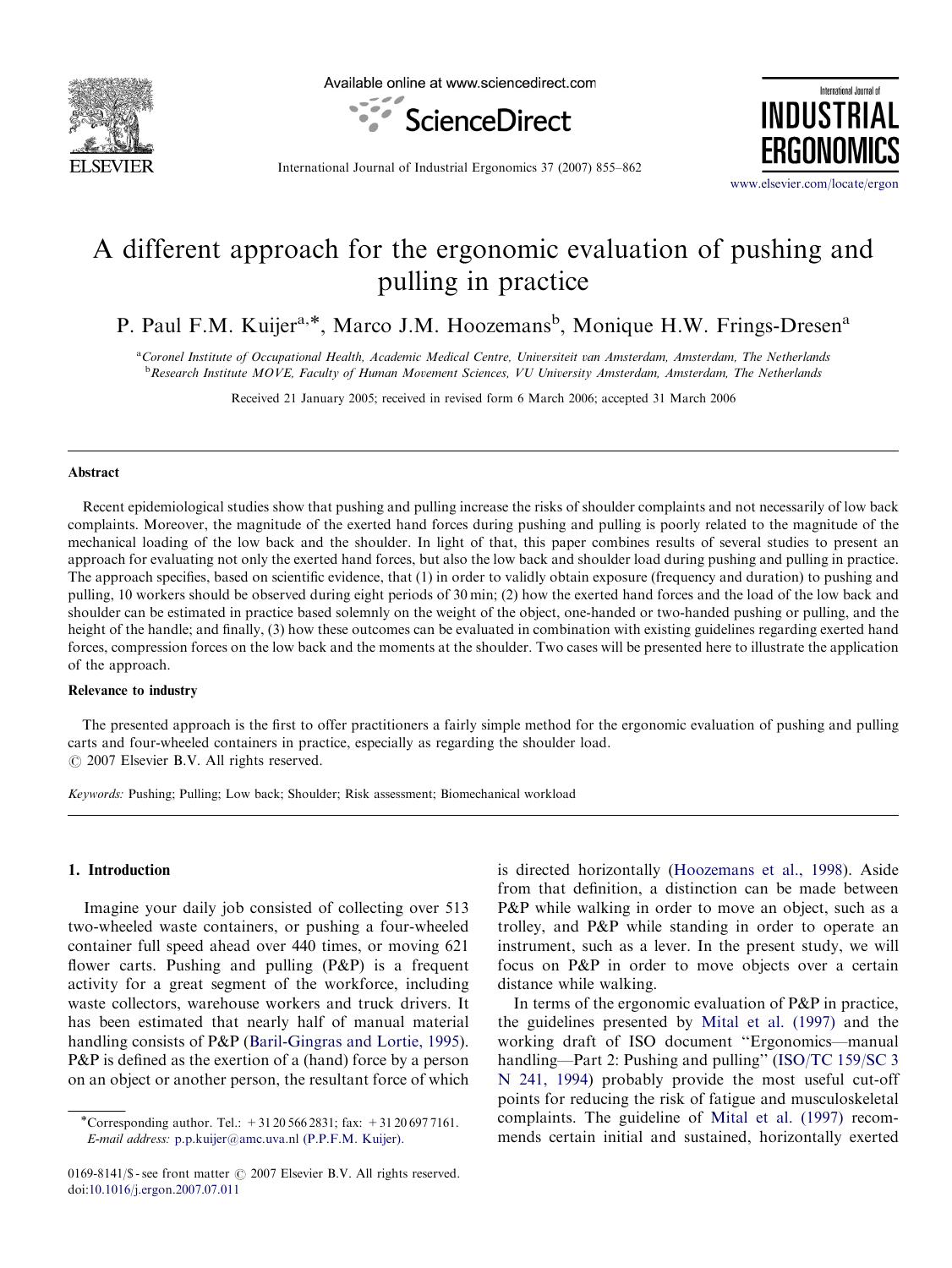hand forces for different percentiles of male and female industrial workers in one and two-handed P&P. They specify a maximum acceptable force, which depends on the handle height, frequency of P&P, and the P&P distance. The ISO working draft uses a risk assessment model consisting of three steps in total: (1) hazard identification (yes/no); (2) if identified, a risk assessment should follow based on the guidelines of [Mital et al. \(1997\)](#page--1-0) (acceptable/ not acceptable); and (3) if that risk assessment is not addressable, a so-called whole-body P&P force limit should be determined based on muscle strength and compressive lumbar strength (acceptable/conditionally acceptable/not acceptable). Thus, existing guidelines are based on perceived exertion, energetic workload, and partly on lumbar loading. However, epidemiological studies show that P&P appear to be a more significant risk factor for shoulder complaints than for low back complaints [\(Hoozemans et](#page--1-0) [al., 2002](#page--1-0); [Harkness et al., 2003;](#page--1-0) [Van Nieuwenhuyse et al.,](#page--1-0) [2004\)](#page--1-0). A 1-year prospective cohort study of several occupational groups found a significant relationship between P&P and shoulder complaints, but not low back complaints ([Hoozemans et al., 2002\)](#page--1-0). For the self-reported exposure, the prevalence ratio of reporting shoulder complaints was 2.9 (95% confidence interval (CI) 1.2–7.2) for the medium exposure group and 4.9 (95% CI 1.9–12.8) for the high exposure group as compared to a reference group. For low back complaints, no significant risk was observed. In a 2-year prospective cohort study of newly employed workers,  $P\&P \geq 31 \text{ kg}$  (70 lbs) was associated with the highest risk estimate  $(1.9, 95\% \text{ CI } 1.1-3.3)$  for shoulder complaints, among several other mechanical and psychosocial factors ([Harkness et al., 2003](#page--1-0)). In a cross sectional study on first-ever low back pain among workers in their first job, P&P activities were not associated with low back pain (1.01, 95% CI 0.6–1.8) ([Van Nieuwenhuyse](#page--1-0) [et al., 2004](#page--1-0)).

Although P&P have been found to be related to shoulder complaints, existing guidelines do not account for shoulder load. In addition, the guidelines focus on the maximum acceptable push or pull forces. This may suggest that the magnitude of force exertion is directly related to mechanical loading. However, [Hoozemans et al. \(2004\)](#page--1-0) could not confirm the assumption that higher magnitudes of initial and sustained exerted forces were related to higher magnitudes of the mechanical loading of the low back and shoulder. One explanation is that the direction of the P&P force has a large effect on the mechanical load [\(De](#page--1-0) [Looze et al., 2000\)](#page--1-0).

Another consideration that guidelines should take into account as regarding force exertion is that it is often difficult in practice to make valid assessments of these forces. Preferably, forces should be measured in three directions simultaneously (Annex D, working draft of ISO document ''Ergonomics—manual handling—Part 2: Pushing and pulling'' ([ISO/TC 159/SC 3 N 241, 1994](#page--1-0)). Moreover, contrary to the approach proposed in the working draft, it appears that five repeated force measures are necessary per worker in order to obtain a reliable estimate of exerted P&P forces at the individual level. To make a clear distinction between two groups of workers, at least seven workers must be assessed, as within-worker variance is considerably smaller than between-worker variance ([Van der Beek et al., 1999;](#page--1-0) [Hoozemans et al.,](#page--1-0) [2001](#page--1-0)).

The present paper introduces a different approach for the ergonomic evaluation of P&P that is complementary to the guidelines described above. This approach enables the practitioner to estimate the exerted hand forces based on P&P characteristics: (1) weight of the object; (2) the number of hands used; (3) the handle height; and (4) the specific activity, i.e., pushing or pulling. The biomechanical load of the shoulder and low back are estimated based on the same P&P characteristics. Despite the results of the epidemiological studies, working conditions that pose an increased risk of low back complaints may still be present. The outcomes can be compared to guidelines for exerted hand forces and low back and shoulder load, aimed at reducing the risk of fatigue complaints and musculoskeletal complaints. In addition, this approach specifies how a task analysis should be performed in order to obtain reliable estimates for the duration and frequency of P&P. This paper seeks to introduce a different approach and illustrates its use by presenting two cases.

### 2. Different approach

As mentioned earlier, the present approach is complementary to the guidelines presented by [Mital et al.](#page--1-0) [\(1997\)](#page--1-0) and the working draft of ISO document, ''Ergonomics—manual handling—Part 2: Pushing and pulling.'' The first step in this approach consists of specifying how a task analysis should be performed in order to arrive at a relatively precise estimate of the mean frequency and duration of P&P in the workplace. The second step is to estimate the hand forces exerted and the mechanical load of the low back and shoulder. The third step involves comparing the force exertion and mechanical loading of the low back and shoulder with existing guidelines.

## 2.1. Assessment of frequency and duration of pushing and pulling

Quantification of exposure at the workplace to—say— P&P is time consuming. Ergonomic practice is helped by a data collection strategy that is effective in obtaining estimates for group mean exposure with sufficient accuracy (small bias) and precision (small random error). What is more, this strategy can be employed with a minimal investment of resources ([Hoozemans, 2003\)](#page--1-0). Several methods are available for the assessment of activities at the workplace ([Van der Beek and Frings-](#page--1-0)[Dresen, 1998\)](#page--1-0). The use of a hand-held computer to record